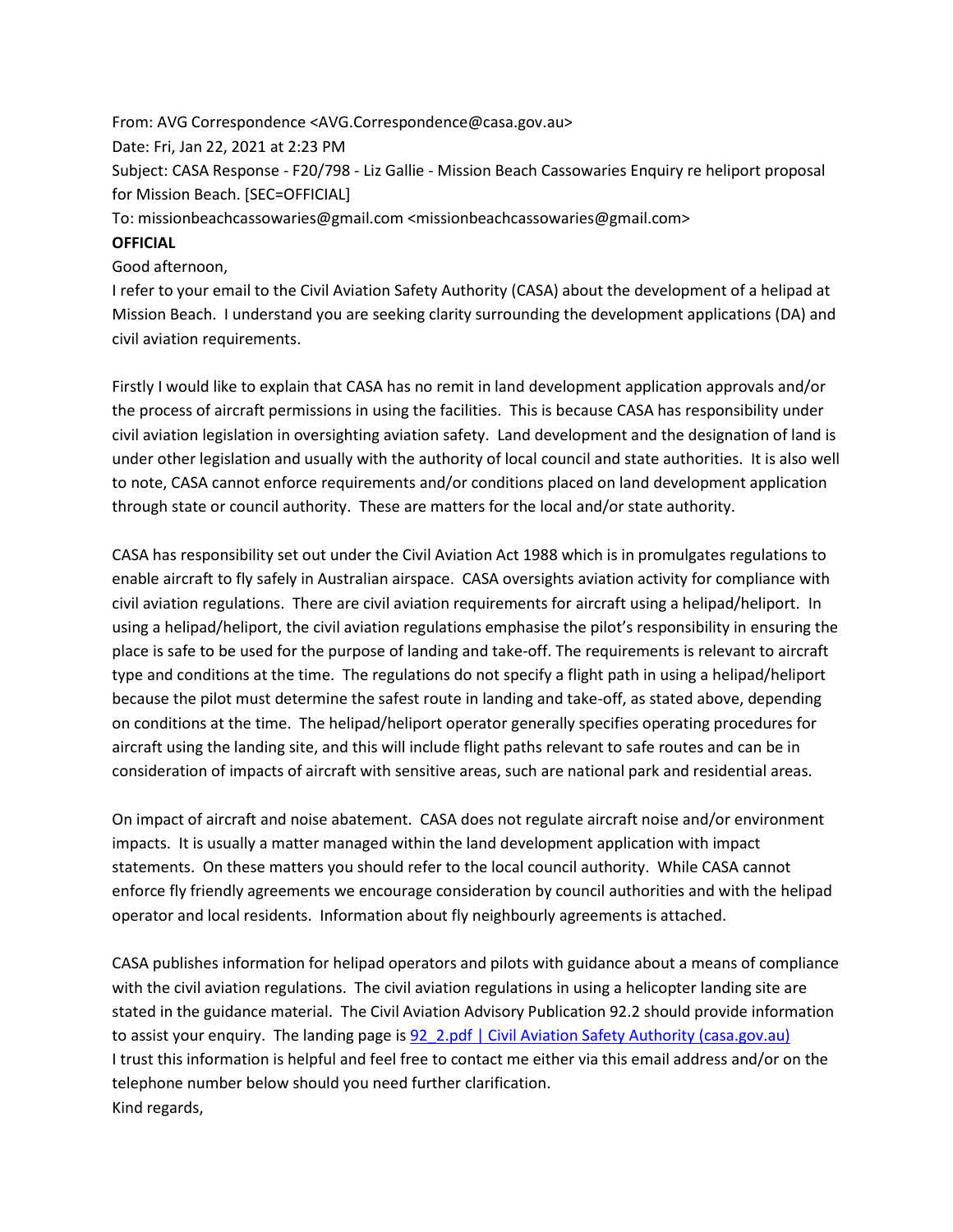Kathy Robertson Quality and Coordination Assurance Coordination and Safety Systems CASA\Aviation Group p: 07 3144 7332 Level 18, 180 Ann Street, BRISBANE QLD 4000 [www.casa.gov.au](http://www.casa.gov.au/)

**From:** Mission Beach Cassowaries [<missionbeachcassowaries@gmail.com>](mailto:missionbeachcassowaries@gmail.com) **Sent:** Wednesday, 20 January 2021 2:41 PM To: Aerodromes [<Aerodromes@casa.gov.au>](mailto:Aerodromes@casa.gov.au) **Subject:** Urgent information required re heliiport propsoal for Mission Beach.

To whom it may concern,

A development application for an MCU for an aviation facility at Mission Beach has raised considerable concern from the community. Mission Beach has a tourism reputation of being a quiet peaceful village destination for visitors wanting a nature experience with the chance of seeing a cassowary.

The location of the proposed aviation facility site is situated on cleared land surrounded by a high biodiversity rainforest catchment area where at least 4 major cassowary corridors converge.

A residential area connecting to the Mission Beach village has a boundary to the rainforest/ cassowary habitat area. Residents have bought their houses because of the natural vegetation boundary and peace and quiet of the locality.

The community is very confused as to their rights. The DA and Planners report leave a lot of questions being full of inconsistencies and contradictions skewed in favour of development approval.

The development is being assessed by the local council ONLY on the impacts of the development of a hangar and associated helicopter facilities servicing the proposed heliport NOT on the impact of the helicopters during take off, landing and during flight. The graphic provided by the proponent showing the flight path does not show the correct path which would impact on a greater number of residents than shown. In any case the residents do not want a helicopter facility in this location. We are being told there is no requirement for a helicopter service to be located within a designated air service area of which there are three appropriate places within the Cassowary Coast already.

The proponent, Mission Helicopters, owned by Ray Cronin of Kestrel Industries, has informed